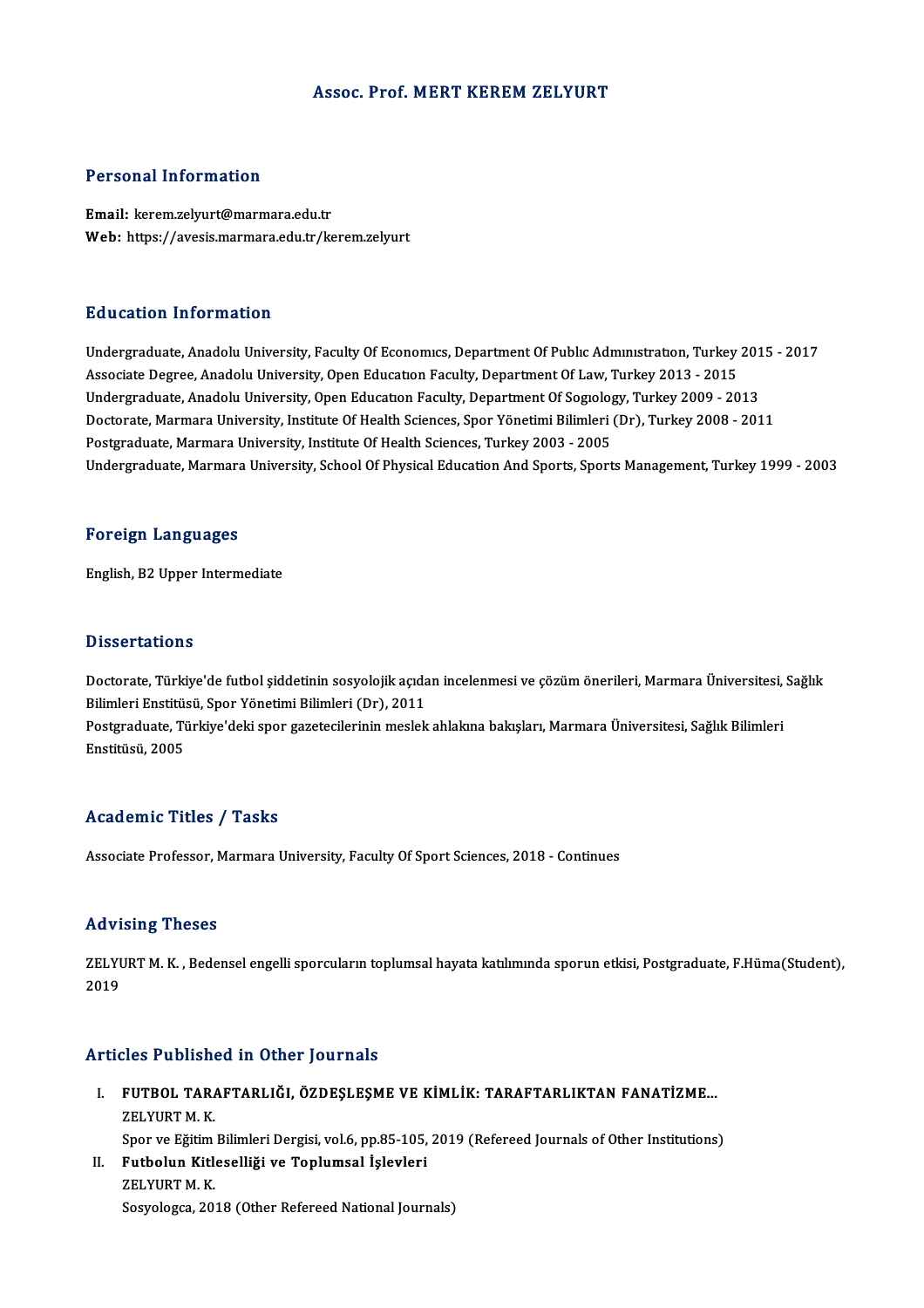# III. SPOR BİLİMLERİ FAKÜLTELERİ MEZUNLARININ İŞSİZLİK DENEYİMLERİ ÜZERİNE NİTEL BİR<br>ARASTIRMA SPOR BİLİMI<br>ARAŞTIRMA<br>SASMAZATAC SPOR BİLİMLERİ FAKÜLTELERİ MEZ<br>ARAŞTIRMA<br>ŞAŞMAZ ATAÇOCUĞU M., ZELYURT M. K.<br>Sportif Balısı Spor ve Eğitim Bilimleri De ARAŞTIRMA<br>ŞAŞMAZ ATAÇOCUĞU M., ZELYURT M. K.<br>Sportif Bakış: Spor ve Eğitim Bilimleri Dergisi, pp.70-97, 2017 (Refereed Journals of Other Institutions) ŞAŞMAZ ATAÇOCUĞU M., ZELYURT M. K.<br>IV. FUTBOLUN AKTÖRLERİ (DRAMATİS PERSONAE) AÇISINDAN ÜÇÜNCÜ LİG KONTENJAN KURALI<br>IV. FUTBOLUN AKTÖRLERİ (DRAMATİS PERSONAE) AÇISINDAN ÜÇÜNCÜ LİG KONTENJAN KURALI Sportif Bakış: Spor ve Eğitim Bilimleri Den<br>FUTBOLUN AKTÖRLERİ (DRAMATİS<br>ZELYURT M. K. , ŞAŞMAZ ATAÇOCUĞU M.<br>Sportif Balge: Spor ve Eğitim Bilimleri Den FUTBOLUN AKTÖRLERİ (DRAMATİS PERSONAE) AÇISINDAN ÜÇÜNCÜ LİG KONTENJAN KUR*l*<br>ZELYURT M. K. , ŞAŞMAZ ATAÇOCUĞU M.<br>Sportif Bakış: Spor ve Eğitim Bilimleri Dergisi, pp.10-28, 2017 (Refereed Journals of Other Institutions)<br>SON ZELYURT M. K. , ŞAŞMAZ ATAÇOCUĞU M.<br>Sportif Bakış: Spor ve Eğitim Bilimleri Dergisi, pp.10-2<br>V. SONUÇLARI AÇISINDAN 3 TEMMUZ ŞİKE OLAYI<br>ZELYURT M. K. Sportif Bakış: Spor ve Eğitim Bilimleri Dergisi, pp.10-28, 2017 (Refereed Journals of Other Institutions) SONUÇLARI AÇISINDAN 3 TEMMUZ ŞİKE OLAYI<br>ZELYURT M. K.<br>Sportif Bakış: Spor ve Eğitim Bilimleri Dergisi, vol.4, pp.16-32, 2017 (Refereed Journals of Other Institutions)<br>Social pressure factors simed at factball referees in T ZELYURT M. K.<br>Sportif Bakış: Spor ve Eğitim Bilimleri Dergisi, vol.4, pp.16-32, 2017 (Refereed Journals of Other Institutions)<br>VI. Social pressure factors aimed at football referees in Turkey: a study on the 2nd league Sportif Bakış: Spor ve Eğitim Bilin<br>Social pressure factors aimed<br>and amateur league referees<br>ZELVIPT M. K. SASMAZ ATACOC Social pressure factors aimed at foo<br>and amateur league referees<br>ZELYURT M. K. , ŞAŞMAZ ATAÇOCUĞU M.<br>Journal of Physical Education and Sport 1 and amateur league referees<br>ZELYURT M. K. , ŞAŞMAZ ATAÇOCUĞU M.<br>Journal of Physical Education and Sport, vol.17, pp.107-116, 2017 (Refereed Journals of Other Institutions)<br>Problems of Amateur Football A Qualitative Methodo ZELYURT M. K., ȘAȘMAZ ATAÇOCUĞU M.<br>Journal of Physical Education and Sport, vol.17, pp.107-116, 2017 (Refereed J<br>VII. Problems of Amateur Football A Qualitative Methodological Review<br>ZELVURT M. K. SASMAZ ATACOCUČU M Journal of Physical Education and Sport, v<br>Problems of Amateur Football A Qua<br>ZELYURT M. K. , ŞAŞMAZ ATAÇOCUĞU M.<br>International Journal of Social Sciences ex VII. Problems of Amateur Football A Qualitative Methodological Review<br>ZELYURT M. K., ŞAŞMAZ ATAÇOCUĞU M.<br>International Journal of Social Sciences and Education Research, vol.2, pp.1421-1435, 2016 (Refereed Journals of<br>Othe ZELYURT M. K., ŞAŞMAZ ATAÇOCUĞU M. International Journal of Social Sciences and Education Research, vol.2, pp.1421-1435, 2016 ()<br>Other Institutions)<br>VIII. Istanbul da Spor Merkezlerindeki Antrenörlerin Çalışma Koşullarının İncelenmesi<br>ZELVIBT M.K., SASMAZ A Other Institutions)<br>İstanbul da Spor Merkezlerindeki An<br>ZELYURT M. K. , ŞAŞMAZ ATAÇOCUĞU M.<br>İÜ SPOP PİLİMLERİ DERÇİSİ .vel 6, ne 3, 1 İstanbul da Spor Merkezlerindeki Antrenörlerin Çalışma Koşullarının İncelenmesi<br>ZELYURT M. K., ŞAŞMAZ ATAÇOCUĞU M.<br>İÜ SPOR BİLİMLERİ DERGİSİ, vol.6, no.2, pp.58-74, 2016 (Other Refereed National Journals)<br>İstanbul da Spor ZELYURT M. K., ŞAŞMAZ ATAÇOCUĞU M.<br>IÜ SPOR BILIMLERI DERGISI, vol.6, no.2, pp.58-74, 2016 (Other Refereed National Journals)<br>IX. İstanbul da Spor Merkezlerindeki Antrenörlerin Çalışma Koşullarının İnvelenmesi ZELYURTM.K., ŞAŞMAZ ATAÇOCUĞUM. İstanbul da Spor Merkezlerindeki Antrenörlerin Çalışma Koşullarının İnv<br>ZELYURT M. K., ŞAŞMAZ ATAÇOCUĞU M.<br>İÜ Spor Bilimleri Dergisi, vol.6, pp.58-74, 2016 (Other Refereed National Journals)<br>Profesyonal Eutholda Emak Sarma ZELYURT M. K. , ŞAŞMAZ ATAÇOCUĞU M.<br>İÜ Spor Bilimleri Dergisi, vol.6, pp.58-74, 2016 (Other Refereed National Journals)<br>X. Profesyonel Futbolda Emek Sermaye ilişkileri Alt Liglerde Ücret Sosyal Güvence ve Sendika Olgus İÜ Spor Bilimleri Dergisi, vol<br>Profesyonel Futbolda En<br>Üstüne Nitel Bir Çalışma<br>SASMAZ ATACOCUĞU M. ZE Profesyonel Futbolda Emek Sermay<br>Üstüne Nitel Bir Çalışma<br>ŞAŞMAZ ATAÇOCUĞU M., ZELYURT M. K.<br>SPOPTİE PAKIS, SPOP VE EĞİTİM PİLİMI Üstüne Nitel Bir Çalışma<br>ŞAŞMAZ ATAÇOCUĞU M., ZELYURT M. K.<br>SPORTİF BAKIŞ: SPOR VE EĞİTİM BİLİMLERİ DERGİSİ, vol.3, pp.99-115, 2016 (Refereed Journals of Other<br>Institutione) SASMAZ ATA<br>SPORTIF BAI<br>Institutions)<br>An evolucti SPORTIF BAKIS: SPOR VE EĞİTİM BİLİMLERİ DERGİSİ, vol.3, pp.99-115, 2016 (Refereed Journals of Other<br>Institutions)<br>XI. An evaluation on the regulations relating the working lives of the football trainers in Turkey<br>consideri Institutions)<br>XI. An evaluation on the regulations relating the working lives of the football trainers in Turkey<br>considering the economic consequences p Ekonomik sonuçları açısından Türkiye de futbol antrenörlerinin çalışma hayatına ilişkin düzenlemelerin değerlendirilmesi ŞAŞMAZ ATAÇOCUĞU M., ZELYURT M. K. Journal of Human Sciences, vol.13, pp.5915-5931, 2016 (Refereed Journals of Other Institutions) SASMAZ ATAÇOCUĞU M., ZELYURT M. K.<br>Journal of Human Sciences, vol.13, pp.5915-5931, 2016 (Refereed Journals of Other Inst.<br>XII. An overview of the professional conditions of the football referees in Turkey Journal of Human Sciences, vol.13, pp.5915-5931, 2<br>An overview of the professional conditions of<br>ZELYURT M. K. , ŞAŞMAZ ATAÇOCUĞU M., YILDIZ S.<br>Turkish Journal of Sport and Evergise vol.17, np.35 ZELYURT M. K. , ŞAŞMAZ ATAÇOCUĞU M., YILDIZ S.<br>Turkish Journal of Sport and Exercise, vol.17, pp.35-42, 2015 (Other Refereed National Journals) ZELYURT M. K., ŞAŞMAZ ATAÇOCUĞU M., YILDIZ S.<br>Turkish Journal of Sport and Exercise, vol.17, pp.35-42, 2015 (Other Refereed Natio<br>XIII. SEYİRDEN PROTESTO KİMLİKLERİNE: FUTBOL TARAFTARLIĞI VE TEMSİL<br>ZELYIRTM K Turkish Journa<br><mark>SEYİRDEN PR</mark><br>ZELYURT M. K.<br>SOSYOLOCCA SEYİRDEN PROTESTO KİMLİKLERİNE: FUTBOL TARAFTARLIĞ<br>ZELYURT M. K.<br>SOSYOLOGCA, pp.215-228, 2014 (Other Refereed National Journals)<br>Vistime of age restrictions in Turkish footballı e study on the XELYURT M. K.<br>SOSYOLOGCA, pp.215-228, 2014 (Other Refereed National Journals)<br>XIV. Victims of age restrictions in Turkish football: a study on the social consequences of the application<br>ZELVURT M. K. SASMAZ ATACOCUČU M SOSYOLOGCA, pp.215-228, 2014 (Other R<br>Victims of age restrictions in Turkisl<br>ZELYURT M. K. , ŞAŞMAZ ATAÇOCUĞU M.<br>Turkish Journal of Sport and Exercise ve Victims of age restrictions in Turkish football: a study on the social consequences of<br>ZELYURT M. K. , ŞAŞMAZ ATAÇOCUĞU M.<br>Turkish Journal of Sport and Exercise, vol.16, pp.8-17, 2014 (Other Refereed National Journals)<br>Pir ZELYURT M. K. , ŞAŞMAZ ATAÇOCUĞU M.<br>Turkish Journal of Sport and Exercise, vol.16, pp.8-17, 2014 (Other Refereed National Journals)<br>XV. Bir çalışma alanı olarak amatör futbol: Amatör futbolcuların çalışma süreçleri üst Turkish Journal of Sport and Exercise, vol.16, pp.8-17, 2014 (Other Refereed National Journals)<br>Bir çalışma alanı olarak amatör futbol: Amatör futbolcuların çalışma süreçleri üstünd<br>araştırması<br>ZELYURT M. K., ŞAŞMAZ ATAÇOC Bir çalışma alanı olarak amatör futb<mark>araştırması</mark><br>araştırması<br>ZELYURT M. K. , ŞAŞMAZ ATAÇOCUĞU M.<br>International Journal of Human Sciences. araştırması<br>ZELYURT M. K. , ŞAŞMAZ ATAÇOCUĞU M.<br>International Journal of Human Sciences / Uluslarası İnsan Bilimleri Dergisi, vol.11, pp.338-356, 2014 (Refereed ZELYURT M. K. , ŞAŞMAZ ATAÇ<br>International Journal of Humar<br>Journals of Other Institutions)<br>Amatêr futboleular garsekt International Journal of Human Sciences / Uluslarası İnsan Bilimleri Dergisi, vol.11, pp.338-356, 2014 (Refered<br>Journals of Other Institutions)<br>XVI. Amatör futbolcular gerçekten amatör mü?: Amatör futbolun profesyonell Journals of Other Institutions)<br>Amatör futbolcular gerçekt<br>araştırma<br>ZELYURT M. K. XVI. Amatör futbolcular gerçekten amatör mü?: Amatör futbolun profesyonelleşme eğilimi üstüne bir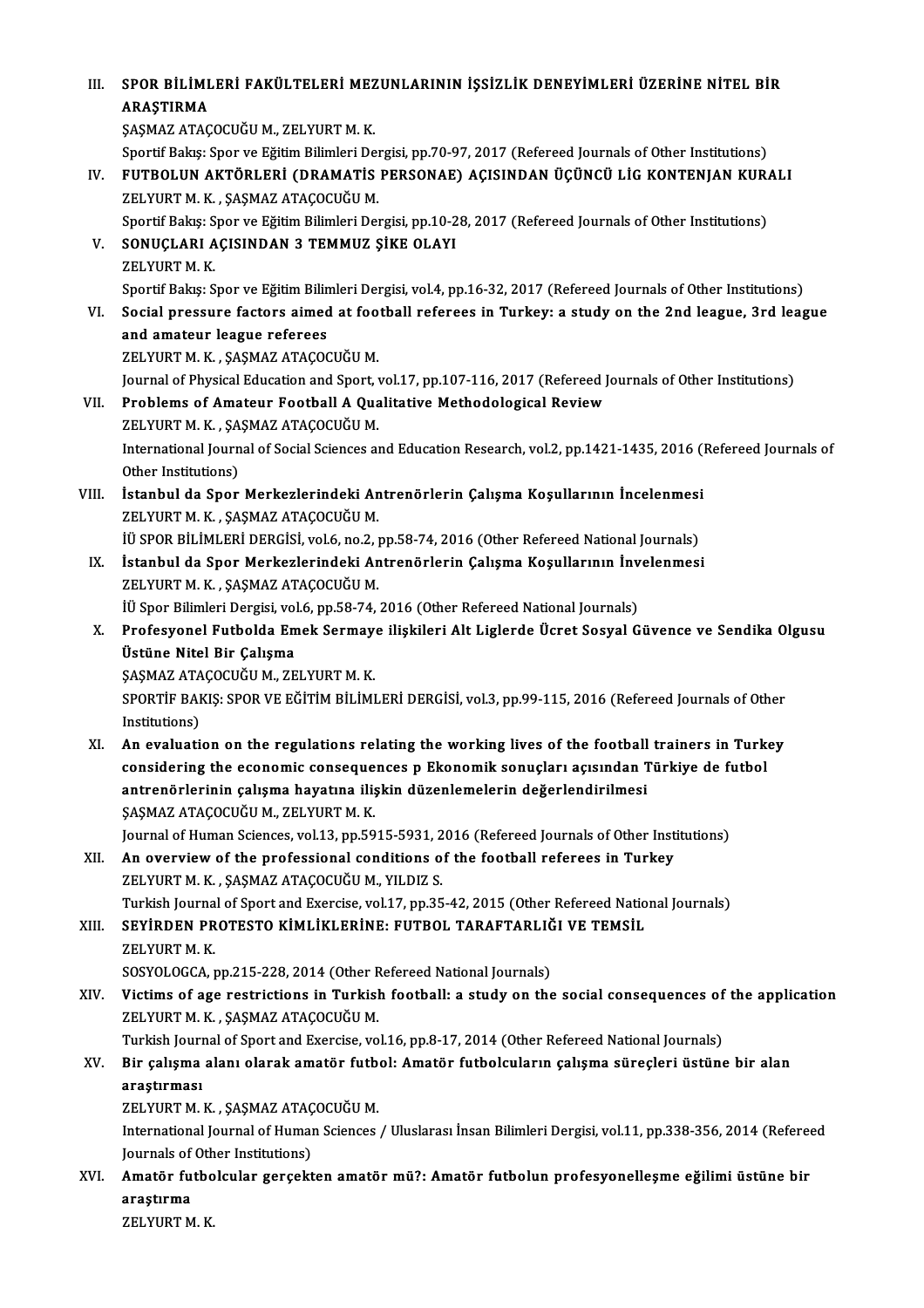International Journal of Human Sciences / Uluslarası İnsan Bilimleri Dergisi, vol.11, pp.204-220, 2014 (Refereed<br>Journals ef Otber Institutione) International Journal of Humar<br>Journals of Other Institutions)<br>Türkive de Eutholun Torihi International Journal of Human Sciences / Uluslarası İnsan Bilimleri Dergisi, vol.11, pp.204-220, 2014 (Refere<br>Journals of Other Institutions)<br>XVII. Türkiye de Futbolun Tarihine Bir Bakış Toplumsal Sonuçları Açısından

Journals of Oth<br><mark>Türkiye de F</mark>u<br>ZELYURT M. K.<br>TURKISH STUD Türkiye de Futbolun Tarihine Bir Bakış Toplumsal Sonuçları Açısından Futbol<br>ZELYURT M. K.<br>TURKİSH STUDİES, vol.9, pp.1763-1779, 2014 (Refereed Journals of Other Institutions)<br>A SOCIOLOCICAL ANALYSIS WITH RECARD TO THE RELA

- ZELYURT M. K.<br>TURKISH STUDIES, vol.9, pp.1763-1779, 2014 (Refereed Journals of Other Institutions)<br>XVIII. A SOCIOLOGICAL ANALYSIS WITH REGARD TO THE RELATIONBETWEEN EDUCATION SYSTEM AND<br>SPORTS IN TURKEV.THE CASE OF RELAT TURKISH STUDIES, vol.9, pp.1763-1779, 2014 (Refereed Journals of Other Institutions)<br>A SOCIOLOGICAL ANALYSIS WITH REGARD TO THE RELATIONBETWEEN EDUCATION SYSTEM<br>SPORTS IN TURKEY:THE CASE OF RELATION BETWEEN SWIMMINGAND EDU SPORTS IN TURKEY:THE CASE OF RELATION BETWEEN SWIMMINGAND EDUCATION SYSTEM ZELYURT M. K. SPORTS IN TURKEY:THE CASE OF RELATION BETWEEN SWIMMINGAND EDUCATION SYSTEM<br>ZELYURT M. K.<br>INTERNATIONAL JOURNAL OF ACADEMIC RESEARCH, vol.6, pp.408-416, 2014 (Refereed Journals of Other<br>Institutions) ZELYURT M.<br>INTERNATIO<br>Institutions)<br>Eksik İstihd INTERNATIONAL JOURNAL OF ACADEMIC RESEARCH,<br>Institutions)<br>XIX. Eksik İstihdam Bağlamında Futbol Antrenörlüğü<br>SASMAZ ATACOCUĞU M. ZELVURT M. K
- Institutions)<br>Eksik İstihdam Bağlamında Futbol Antrenörlüğü<br>SASMAZ ATAÇOCUĞU M., ZELYURT M. K. Turkish Studies - International Periodical For The Languages, Literature and History of Turkish or Turkic, vol.8, SASMAZ ATAÇOCUĞU M., ZELYURT M. K.<br>Turkish Studies - International Periodical For The Languages, Literatı<br>no.12, pp.1201-1218, 2013 (Refereed Journals of Other Institutions)<br>FKSİK İSTİHDAM BAĞLAMINDA FUTBOL ANTRENÖBLÜĞÜ XX. EKSİK İSTİHDAM BAĞLAMINDA FUTBOL ANTRENÖRLÜĞÜ<br>ŞAŞMAZ ATAÇOCUĞU M., ZELYURT M. K. no.12, pp.1201-1218, 2013 (Refereed Jo<mark>ns.)</mark><br>EKSİK İSTİHDAM BAĞLAMINDA FUT<br>ŞAŞMAZ ATAÇOCUĞU M., ZELYURT M. K.<br>TURKISH STIDİES .val 8. pp.1201.1218 EKSİK İSTİHDAM BAĞLAMINDA FUTBOL ANTRENÖRLÜĞÜ<br>ŞAŞMAZ ATAÇOCUĞU M., ZELYURT M. K.<br>TURKISH STUDİES, vol.8, pp.1201-1218, 2013 (Other Refereed National Journals)<br>TÜRK MODERNI ESMESİNDE SPOR: TANZİMAT'TAN ERKENCUMHURİVET' XXI. TÜRK MODERNLEŞMESİNDE SPOR: TANZİMAT'TAN ERKENCUMHURİYET'E<br>ZELYURT M. K. TURKISH STUD<br><mark>TÜRK MODER</mark><br>ZELYURT M. K.<br>TURKISH STUD TÜRK MODERNLEŞMESİNDE SPOR: TANZİMAT'TAN ERKENCUMHURİYET'E<br>ZELYURT M. K.<br>TURKİSH STUDİES, vol.8, pp.1461-1478, 2013 (Refereed Journals of Other Institutions)<br>TÜRKİSH SİKE TARTISMALARI ÜZERİNE RİR İNGELEME

XELYURT M. K.<br>TURKİSH STUDİES, vol.8, pp.1461-1478, 2013 (Refereed Journals<br>XXII. TÜRKYE'DE ŞİKE TARTIŞMALARI ÜZERİNE BİR İNCELEME<br>7ELYUPT M. K TURKİSH STUD<br><mark>TÜRKYE'DE Ş</mark><br>ZELYURT M. K.<br>AKADEMİK PAL TÜRKYE'DE ŞİKE TARTIŞMALARI ÜZERİNE BİR İNCELEME<br>ZELYURT M. K.<br>AKADEMİK BAKIŞ, pp.1-17, 2013 (Refereed Journals of Other Institutions)<br>DÜNYANIN CESİTLİ ÜLKELERINDE ETNİK CERİLİMLER BAĞLAMIN

# ZELYURT M. K.<br>AKADEMİK BAKIŞ, pp.1-17, 2013 (Refereed Journals of Other Institutions)<br>XXIII. DÜNYANIN ÇEŞİTLİ ÜLKELERİNDE ETNİK GERİLİMLER BAĞLAMINDA FUTBOL<br>ZELYURT M. K. AKADEMİK BA<mark>l</mark><br>DÜNYANIN ÇI<br>ZELYURT M. K.<br>İncan ve Tenlu DÜNYANIN ÇEŞİTLİ ÜLKELERİNDE ETNİK GERİLİMLER BAĞLAMINDA FUTBOL<br>ZELYURT M. K.<br>İnsan ve Toplum Bilimleri Araştırmaları Dergisi, vol.2, pp.179-214, 2013 (Refereed Journals of Other Institutions)<br>Sosyal Kimlik Kuramı Asısında

# XXIV. Sosyal Kimlik Kuramı Açısından Futbol Taraftarlığı İnsan ve Toplu<mark>l</mark><br>Sosyal Kimlik<br>ZELYURT M. K.<br>Uluslararası Sn

Uluslararası Spor Araştırmaları Dergisi, vol.3, pp.1-16, 2011 (Other Refereed National Journals)

# Books&Book Chapters

- OOks & Book Chapters<br>I. SPOR SOSYOLOJİSİ: Temsil-Kimlik-Taraftarlık-Altyapı<br>ZELVURT M K **EXECUTE:**<br>SPOR SOSYOL<br>ZELYURT M. K.<br>AKADEMİSYEN ZELYURT M. K.<br>AKADEMİSYEN KİTABEVİ, Ankara, 2019 ZELYURT M. K.<br>AKADEMİSYEN KİTABEVİ, Ankara, 2019<br>II. TÜRKİYE'DE FUTBOLUN DÜZENİ VE MESLEKİ SORUNLARI: Altyapı-İstihdam-İşsizlik<br>ZELYUPT M.K., SASMAZ ATAÇQÇUĞLI M
- AKADEMİSYEN KİTABEVİ, Ankara, 2019<br>**TÜRKİYE'DE FUTBOLUN DÜZENİ VE**<br>ZELYURT M. K. , ŞAŞMAZ ATAÇOCUĞU M.<br>NOBEL 2019 TÜRKİYE'DE<br>ZELYURT M. K<br>NOBEL, 2018<br>Sporda İstih ZELYURT M. K., ŞAŞMAZ ATAÇOCUĞU M.<br>NOBEL, 2018<br>III. Sporda İstihdam ve Düzen Sorunları<br>ZELYUPT M. K. SASMAZ ATAÇOCUĞU M
- NOBEL, 2018<br>Sporda İstihdam ve Düzen Sorunları<br>ZELYURT M. K. , ŞAŞMAZ ATAÇOCUĞU M.<br>LAMBERT Academiş Buhlishing 2018 Sporda İstihdam ve Düzen Sorunl<mark>:</mark><br>ZELYURT M. K., ŞAŞMAZ ATAÇOCUĞU<br>LAMBERT Academic Publishing, 2018<br>Eutholda Siddot ve Taraftarlık ZELYURT M. K. , ŞAŞMAZ ATAÇOCUĞU M.<br>LAMBERT Academic Publishing, 2018<br>IV. Futbolda Şiddet ve Taraftarlık<br>ZELYURT M. K. LAMBERT Academic Publishing, 2018
- NOBEL, Ankara, 2017

# Refereed Congress / Symposium Publications in Proceedings

efereed Congress / Symposium Publications in Proceedings<br>I. Üçüncü Lig kontenjan kuralının Türk futboluna yönelik sosyal ve ekonomik etkileri<br>ZELVIRTM K. SASMAZ ATACOCUČUM Teca döngress 7 by mpostam 1 a<br>Üçüncü Lig kontenjan kuralının Türl<br>ZELYURT M. K. , ŞAŞMAZ ATAÇOCUĞU M.